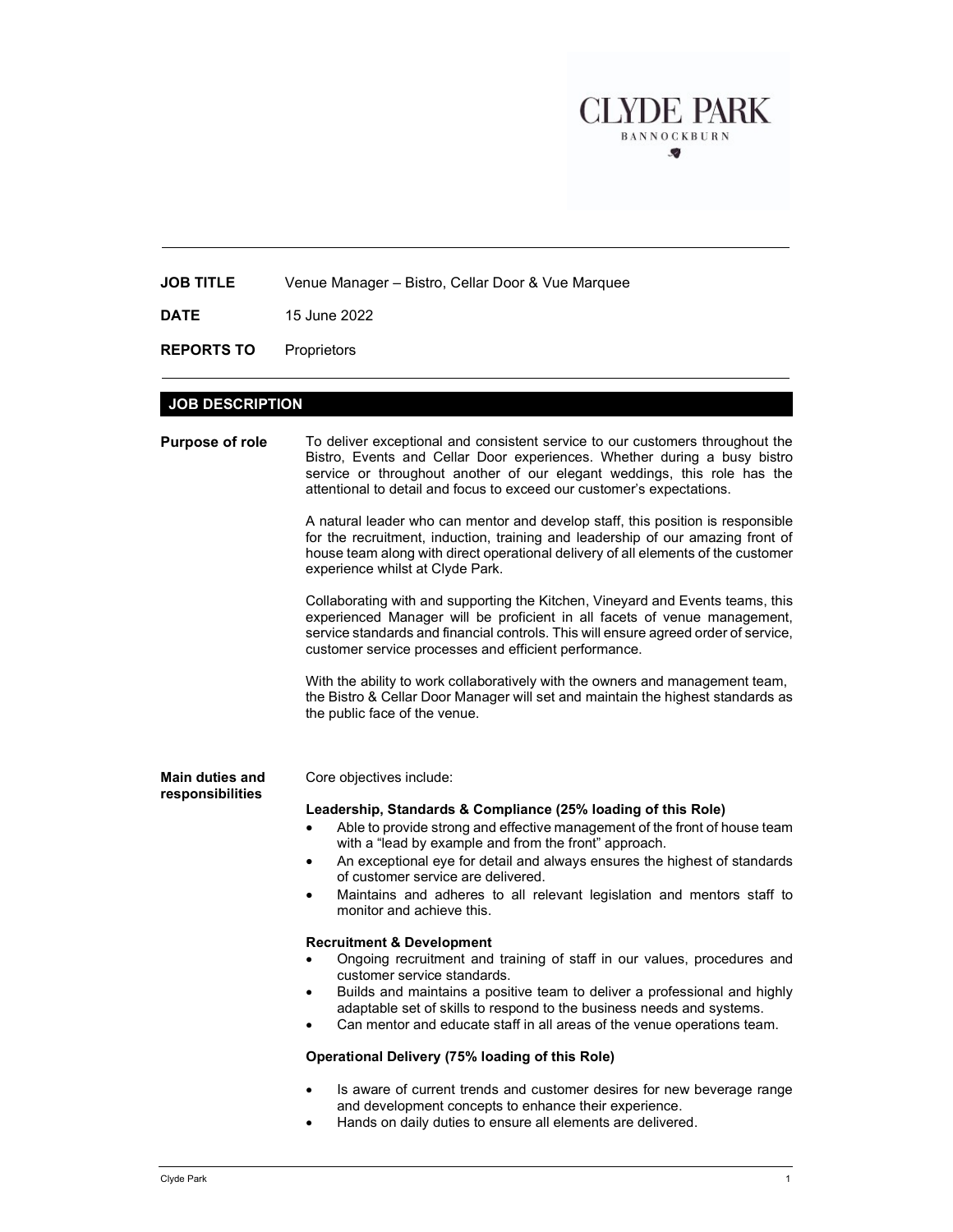- You will be an exemplary planner and use proactive communication, to prepare for and prevent poor outcomes.
- Understanding of 'whole of business needs' approach and delivers results whist maintaining a customer focus.
- Monitors and controls stock levels and ordering.
- Supports and delivers the management of special events and weddings.

## Venue Management

- Understands the importance of overall venue presentation, readiness and serviceability to ensure customer safety and satisfaction.
- Monitoring of general maintenance, cleaning and resetting to ensure a timely and efficient use of staff and resources.
- A focus on high standards to ensure the customer feels comfortable, safe and valued throughout their experience and journey through our venue from stepping foot on our property until departing.

## Financial Controls

- Manages daily reporting and cash handling.
- Maintains and monitors a roster against monthly budgets ensuring effectiveness in staff costs.
- Ensure daily operational tasks and checklists are completed.
- Sound financial and business acumen with demonstrated understanding of relevant KPI's (revenue, GP, labour margins, etc.), business systems and stock controls.

#### Client & Partner Service

- Ensure that customers are given a high quality, prompt and efficient service.
- Be customer focused at all times; approachable and quick to exceed expectations in fulfilling customer needs.
- Ability to stay composed and professional in difficult and pressured situations.
- Make clear and evidenced decisions with management, staff, suppliers, contractors, and patrons.

#### People

 Communicate well with our team of chefs and the entire Clyde Park Team assisting all staff when required, with a hands on mentoring approach.

#### **Sustainability**

- Adhere to and lead the Clyde Park Sustainability Program.
- Drive innovation, education the team and lead by example in continuing Clyde Parks best practice in Championing Sustainability.

## Health & Safety and Food Safety

- Adhere to and lead Clyde Park's Food Hygiene, Health and Safety and Environmental policies.
- Ensure that Food & Beverage areas are maintained in accordance with Clyde Park's Food Hygiene, Healthy and Safety and Environmental policies and procedures.

#### Additional Responsibilities

- Show commitment to and promote Clyde Park values.
- Act as a positive ambassador for Clyde Park.

The above list is not exhaustive and the role may change to meet the overall objectives of Clyde Park.

Other duties Fulfil other duties as required by management and other department personnel as requested/required.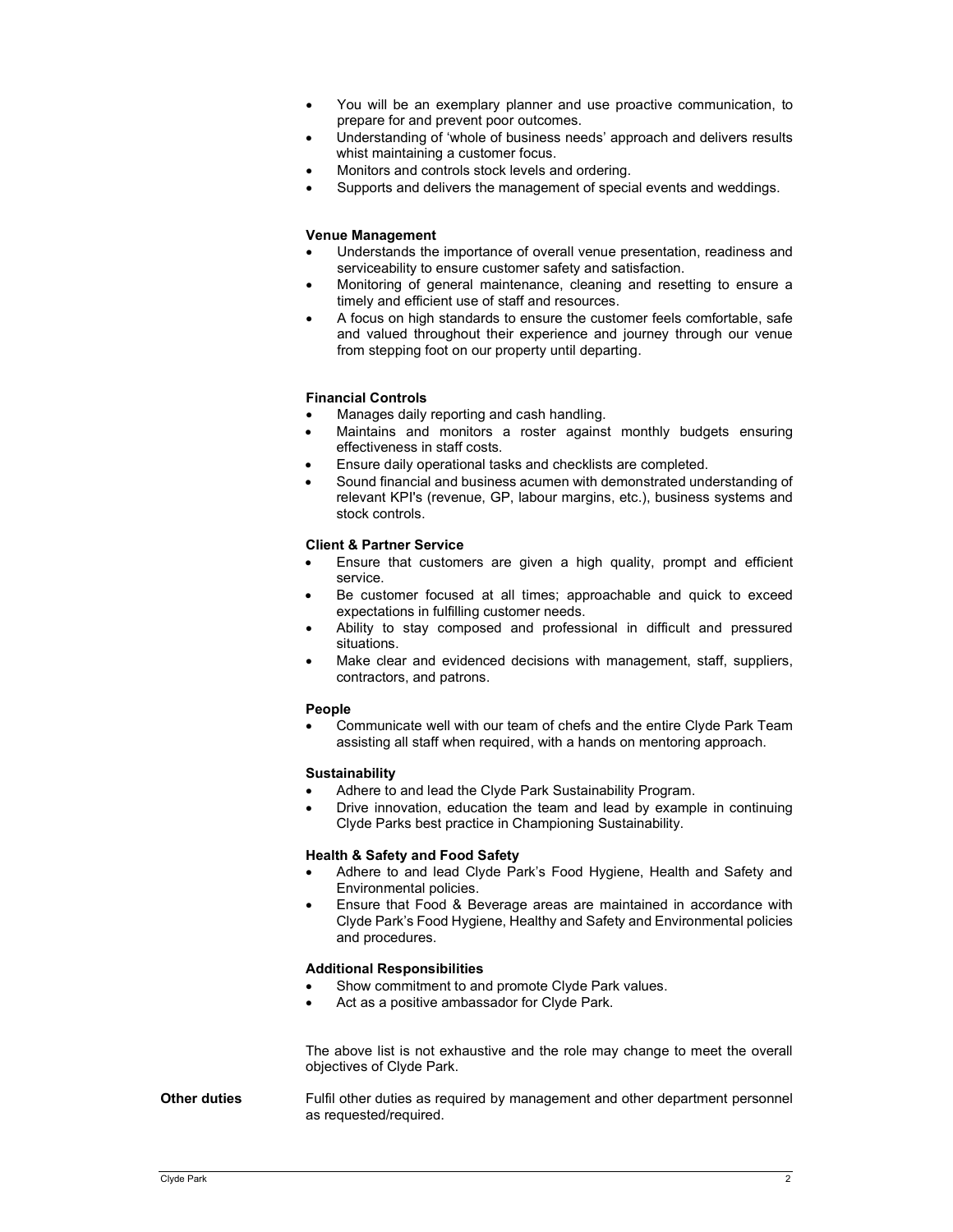# PERSON SPECIFICATION

| Qualifications                                                        | Cert/Dip of Hospitality or Food & Beverage Management is desirable<br>$\bullet$<br>Sommelier &/or WSET Level 2<br>٠<br>Food Safety Certificate is desirable<br>$\bullet$<br><b>Current RSA</b><br>٠<br>First Aid Level 2 is desirable<br>$\bullet$                                                                                                                                                                                                                                                                                                                                                                                                                                                                                                                                                |
|-----------------------------------------------------------------------|---------------------------------------------------------------------------------------------------------------------------------------------------------------------------------------------------------------------------------------------------------------------------------------------------------------------------------------------------------------------------------------------------------------------------------------------------------------------------------------------------------------------------------------------------------------------------------------------------------------------------------------------------------------------------------------------------------------------------------------------------------------------------------------------------|
| <b>Experience</b>                                                     | Minimum of 2 years of experience Hospitality leadership role<br>٠<br>Extensive experience in managing food and beverage venue<br>$\bullet$<br>Strong Point of sales skills and reservation systems experience<br>$\bullet$<br>Awareness of and delivery of exceptional customer service<br>$\bullet$                                                                                                                                                                                                                                                                                                                                                                                                                                                                                              |
| <b>Skills &amp;</b><br>competencies                                   | Customer service focused: committed to providing exceptional customer<br>$\bullet$<br>service across all channels - written, phone and face to face.<br>Communication: the ability to communicate clearly and concisely, varying<br>$\bullet$<br>communication style depending upon the audience.<br>Attention to detail: excellent attention to detail and written skills when<br>$\bullet$<br>communicating with others, both internally and externally.<br>Teamwork: willingness to assist and support others as required and<br>establish positive working relationships with team members.                                                                                                                                                                                                   |
| <b>Personal attributes</b>                                            | Professional approach and self-motivated to work without constant<br>direction and supervision.<br>Apply flair and innovation to menu development and food presentation.<br>$\bullet$<br>Able to perform well and remain professional whilst under pressure.<br>$\bullet$<br>Tactful and discreet, whilst mindful of observing professional standards<br>$\bullet$<br>Displays a smart and professional appearance, representing Clyde Park<br>$\bullet$<br>in a positive manner.<br>Eager to learn new skills and a commitment to personal continuous<br>٠<br>professional development.<br>Adaptable and flexible with working patterns when required.<br>٠<br>Good numerical and computer skills (Microsoft Word, Excel and Outlook<br>$\bullet$<br>essential).<br>Reasonable physical fitness. |
| <b>Essential Values,</b><br><b>Behaviours and</b><br><b>Attitudes</b> | All employees are expected to actively promote and demonstrate these<br>five core values of Clyde Park;<br>1.<br>Kindness<br>2.<br>Integrity<br>3.<br>Respect<br>4.<br>Responsibility<br>5.<br>Courage<br>In addition, Clyde Park expects all staff to show ambition and display<br>curiosity both personally and professionally.<br>Clyde Park reserves the right to vary or amend the duties and<br>responsibilities of the post holder at any time according to the needs of<br>the business.<br>In exceptional circumstances, the Candidate will be required to undertake<br>other duties and responsibilities of a similar post to support workload<br>peaks, skill shortages, to ensure priorities are met. This will be sensitive                                                          |